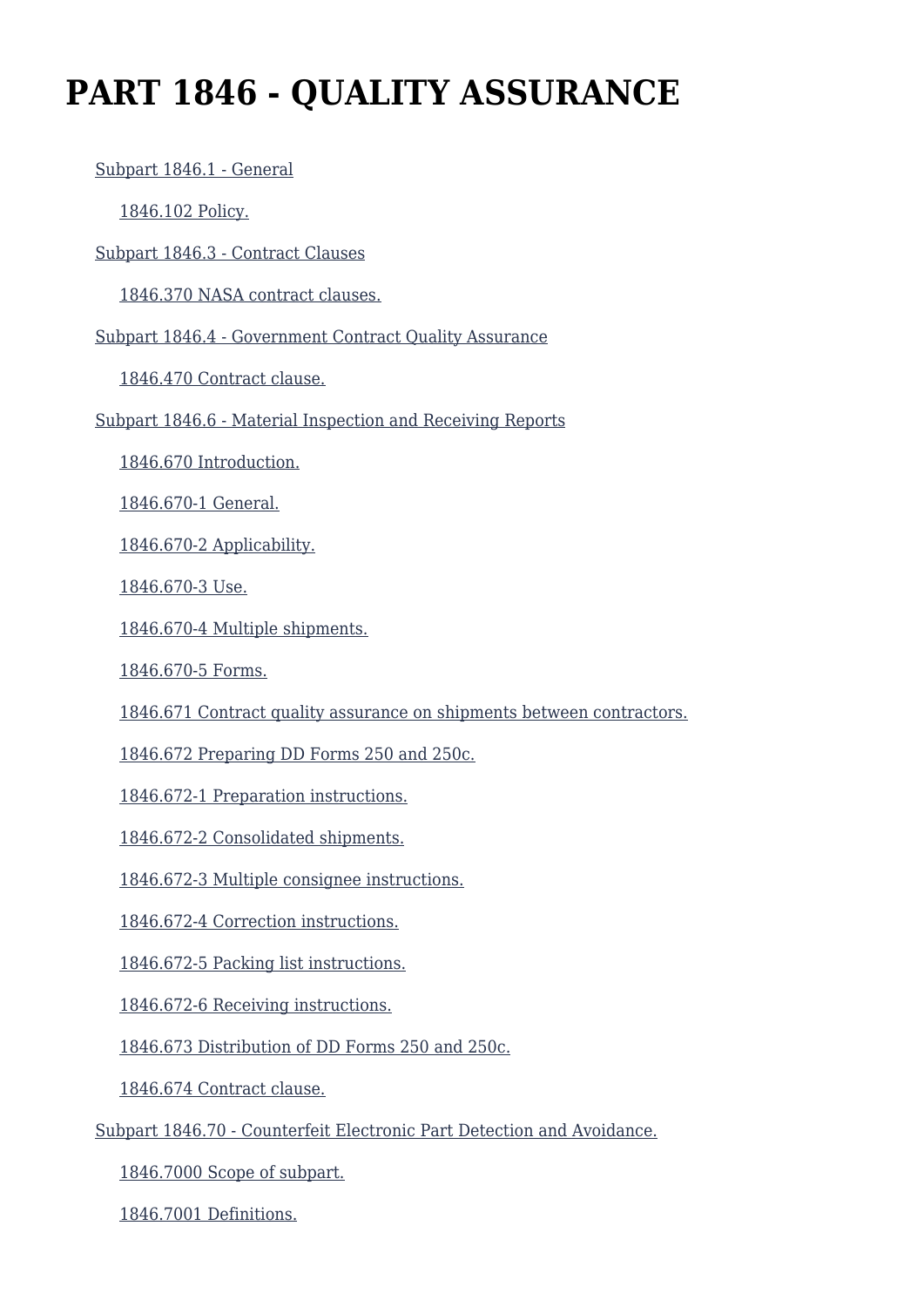[1846.7002 Policy.](https://login.acquisition.gov/%5Brp:link:nfs-part-1846%5D#Section_1846_7002_T48_6042239513)

[1846.7003 Contract clause.](https://login.acquisition.gov/%5Brp:link:nfs-part-1846%5D#Section_1846_7003_T48_6042239514)

# **Subpart 1846.1 - General**

#### **1846.102 Policy.**

(f) See NPR 8735.2, Section 2.1, concerning quality assurance for critical acquisition items. Generally, the quality assurance requirements set forth in the NPR for critical acquisition items are not allowed under part 12 procedures. See FAR 12.208.

# **Subpart 1846.3 - Contract Clauses**

#### **1846.370 NASA contract clauses.**

The contracting officer shall insert the clause at [1852.246-73,](https://login.acquisition.gov/%5Brp:link:nfs-part-1852%5D#Section_1852_246_73_T48_604234411135) Human Space Flight Item, in solicitations and contracts for human space flight hardware and flight-related equipment if the highest available quality standards are necessary to ensure astronaut safety.

# **Subpart 1846.4 - Government Contract Quality Assurance**

#### **1846.470 Contract clause.**

The contracting officer may insert a clause substantially as stated at  $1852.246-71$ , Government Contract Quality Assurance Functions, in solicitations and contracts to specify the location(s) of quality assurance functions.

# **Subpart 1846.6 - Material Inspection and Receiving Reports**

#### **1846.670 Introduction.**

#### **1846.670-1 General.**

This subpart contains procedures and instructions for use of the DD Form 250, Material Inspection and Receiving Report (MIRR), (DD Form 250 series equivalents, and commercial shipping/packing lists used to document Government contract quality assurance (CQA).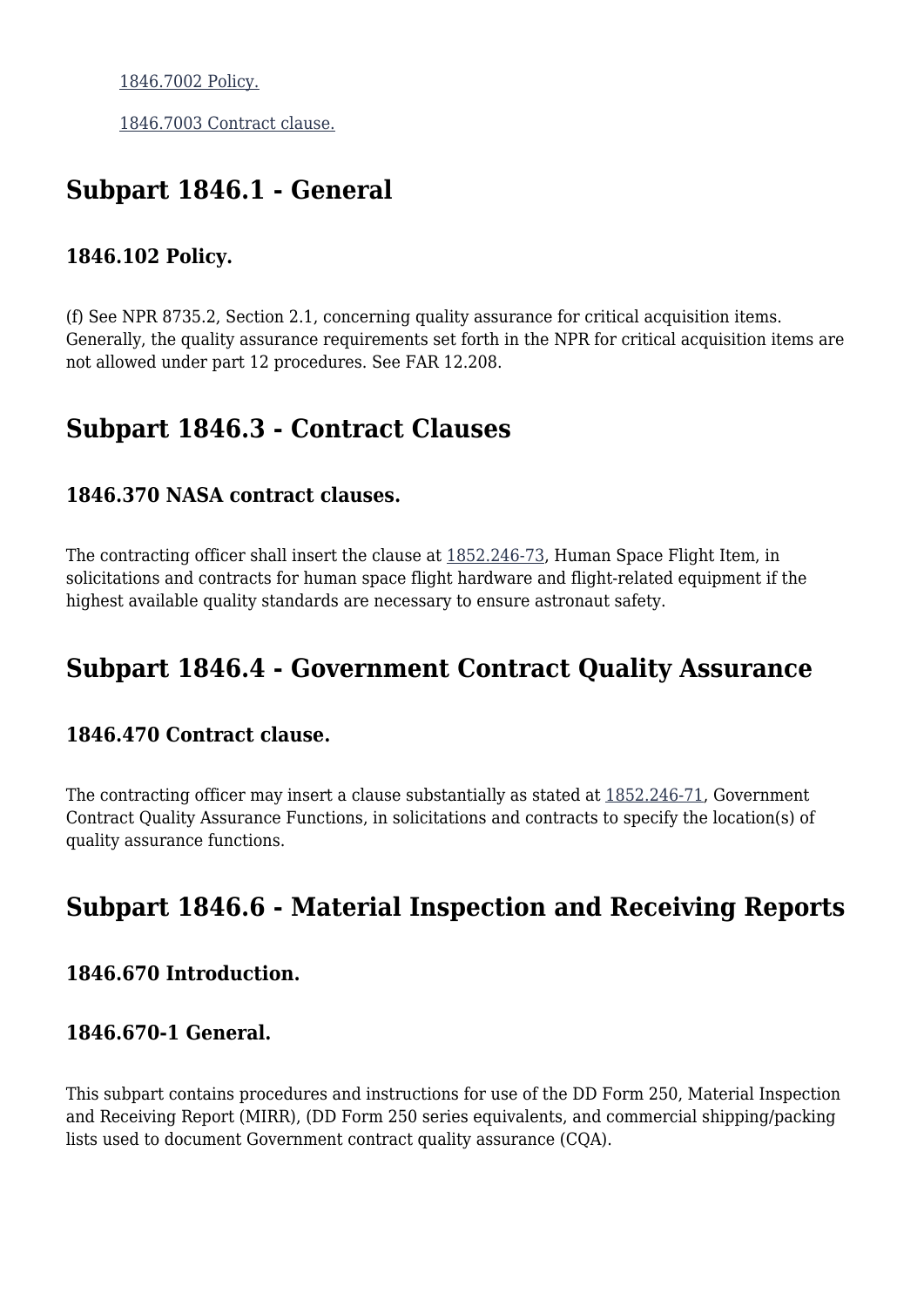### **1846.670-2 Applicability.**

(a) This subpart applies to supplies or services acquired by or for NASA when the clause at [1852.246-72,](https://login.acquisition.gov/%5Brp:link:nfs-part-1852%5D#Section_1852_246_72_T48_604234411134) Material Inspection and Receiving Report, is included in the contract.

#### **1846.670-3 Use.**

- (a) The DD Form 250 is a multipurpose report used for -
- (1) Providing evidence of CQA at origin or destination;
- (2) Providing evidence of acceptance at origin or destination;
- (3) Packing lists;
- (4) Receiving;
- (5) Shipping; and
- (6) Contractor invoice support.
- (b) Do not use MIRRs for shipments -
- (1) By subcontractors, unless the subcontractor is shipping directly to the Government; or,
- (2) Of contract inventory.

(c) The contractor prepares the DD Form 250, except for entries that an authorized Government representative is required to complete. The contractor shall furnish sufficient copies of the completed form, as directed by the Government Representative.

#### **1846.670-4 Multiple shipments.**

(a) If the "shipped to," "marked for," "shipped from," "CQA," and "acceptance" data are the same for more than one shipment made on the same day under the same contract in a single car, truck, or other vehicle, one MIRR shall be prepared to cover all such shipments.

(b) If the volume of the shipments precludes the use of a single car, truck, or other vehicle, a separate MIRR shall be provided for each vehicle.

#### **1846.670-5 Forms.**

An electronic copy of the DD Form 250 may be downloaded from the General Services Administration's Forms Library at *[http://www.gsa.gov/portal/category/100000.](http://www.gsa.gov/portal/category/100000)*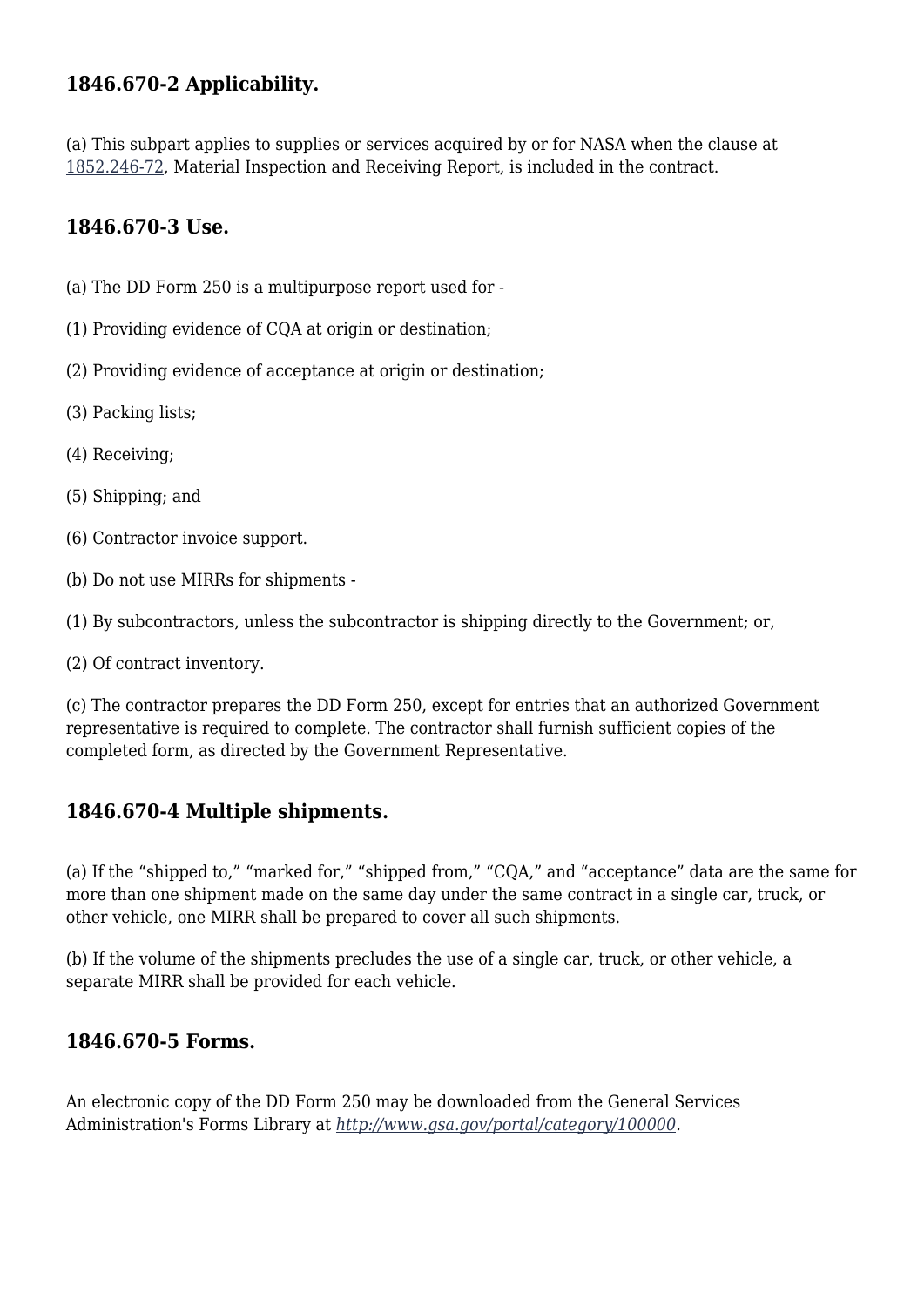# **1846.671 Contract quality assurance on shipments between contractors.**

(a) The supplier's commercial shipping document/packing list shall indicate performance of required CQA actions at subcontract level.

The following entries shall be made on the document/packing list:

Required CQA of items has been performed.

(Signature of Authorized Government Representative)

(Date)

(Typed Name and Office)

- (b) Distribution for Government purposes shall be one copy each -
- (1) With shipment;

(2) For the Government representative at consignee (via mail); and

(3) For the Government representative at consignor.

#### **1846.672 Preparing DD Forms 250 and 250c.**

#### **1846.672-1 Preparation instructions.**

(a) *General.*

(1) Dates shall include nine spaces consisting of the four digits of the year, the first three letters of the month, and two digits for the date (*e.g.,* 2012SEP24).

(2) Addresses shall consist of the name, street address/P.O. box, city, State, and ZIP code.

(3) The data entered in the blocks at the top of DD Form 250C shall be identical to the comparable entries in Blocks 1, 2, 3, and 6 of the DD Form 250.

(4) Overflow data of the DD Form 250 shall be entered in Block 16 or in the body of the DD Form 250c with block cross reference. Additional DD Form 250c sheets solely for continuation of Block 23 data shall not be numbered or distributed as part of the MIRR.

(b) *Classified information.* Do not include classified information on the MIRR. MIRRs must not be classified.

(c) *Block 1 - PROCUREMENT INSTRUMENT IDENTIFICATION (CONTRACT NUMBER).* Enter the ten-character, alpha-numeric procurement identifier of the contract.

(d) *Block 2 - SHIPMENT NO.*

(1) The shipment number is a three-alpha character prefix and a four-character numeric or alphanumeric serial number.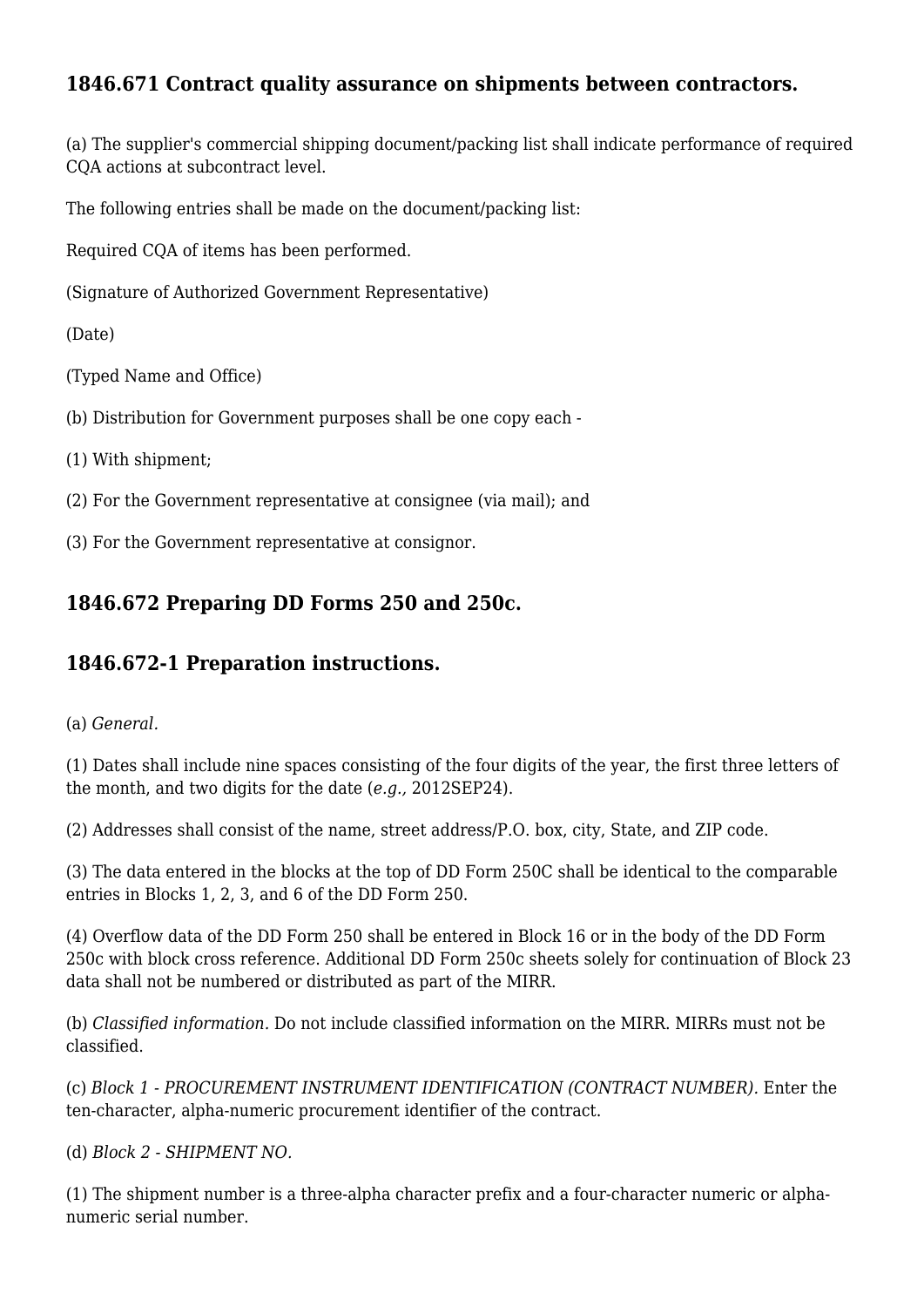(i) The prefix shall be controlled and assigned by the prime contractor and shall consist of three alpha characters for each "shipped from" address (Block 11). The prefix shall be different for each "Shipped From" address and shall remain constant throughout the contract period.

(ii) The serial number for the first shipment under a prime contract from each "shipped from" address shall be 0001; subsequent shipments under that prime contract shall be consecutively numbered. Alpha-numerics shall be used when more than 9,999 numbers are required. Alphanumerics shall be serially assigned, with the alpha in the first position, followed by the three-position numeric serial number. The alpha-numeric sequence shall be (the letters I and O shall not be used) A001 through A999 (10,001 through 10,999); B001 through B999 (11,001 through 11,999); to Z999. When this series is completely used, numbering shall revert to 0001.

(2) The shipment number of the initial shipment shall be reassigned when a "replacement shipment" is involved (see paragraph  $(r)(4)(iv)$  of this section).

(3) The prime contractor shall control deliveries and on the last shipment of the contract shall suffix the shipment number with a "Z" in addition to that required for line items (see Block 17). If the contract final shipment is from other than the prime contractor's plant, the prime contractor may elect

(i) To direct the subcontractor to suffix the "Z" or

(ii), On receipt of the subcontractor final shipment information, to correct the DD Form 250 covering the last shipment from the prime contractor's plant by adding a "Z" to that shipment number.

(e) *Block 3 - DATE SHIPPED.* Enter the date the shipment is released to the carrier or the date of completion of services. If the shipment will be released after the date of CQA and/or acceptance, enter the estimated date of release. When the date is estimated, enter an "E" after it. Distribution of the MIRR shall not be delayed for entry of the actual shipping date. Reissurance of the MIRR is not required to show the actual shipping date.

(f) *Block 4 - B/L TCN.* When applicable, enter the commercial or Government bill of lading number after "B/L"; and the Transportation Control Number after "TCN."

(g) *Block 5 - DISCOUNT TERMS.*

(1) The Contractor may enter the discount in terms of percentages on all copies of the MIRR.

(2) When the MIRR is used as an invoice, see [1846.672-5](https://login.acquisition.gov/%5Brp:link:nfs-part-1846%5D#Section_1846_672_5_T48_60422394113).

(h) *Block 6 - INVOICE.* The contractor may enter the invoice number and actual or estimated date on all copies of the MIRR. When the date is estimated, enter an "E" after the date. Do not correct MIRRs to reflect the actual date of invoice submission.

(i) *Block 7 - PAGE/OF.* Consecutively number the pages comprising the MIRR. On each page, enter the total number of pages of the MIRR.

(j) *Block 8 - ACCEPTANCE POINT.* Enter an "S" for origin or "D" for destination as specified in the contract as the point of acceptance.

(k) *Block 9 - PRIME CONTRACTOR.* Enter the Commercial and Government Entity (CAGE) code and address.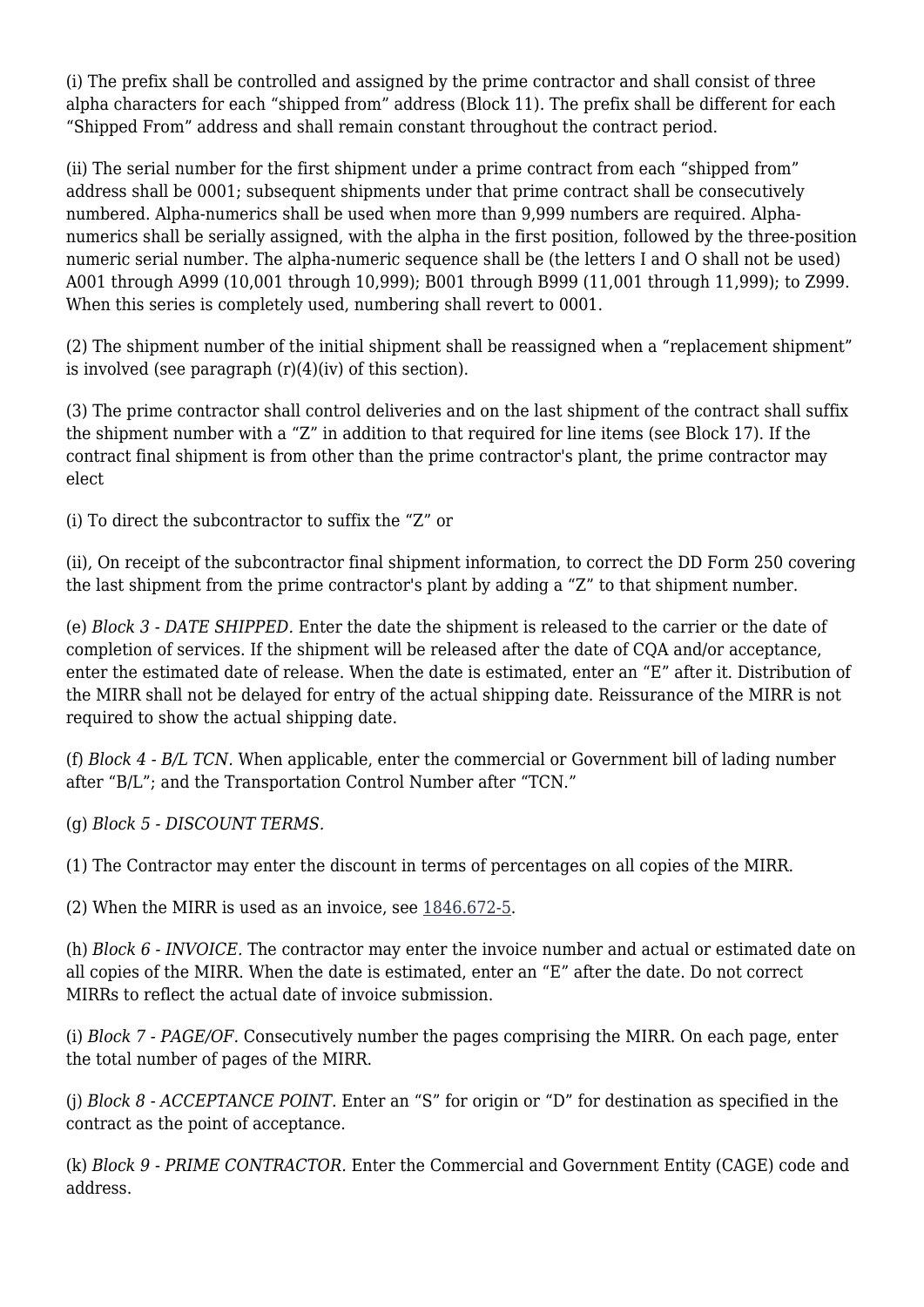(l) *Block 10 - ADMINISTERED BY.* Enter the code and address of the contracting office cited in the contract.

(m) *Block 11 - SHIPPED FROM/CODE/FOB.*

(1) Enter the code and address of the "shipped from" location. If identical to Block 9, enter "See Block 9."

(2) For performance of services that do not require delivery of items upon completion, enter the code and address of the location at which the services were performed. If the DD Form 250 covers performance at multiple locations or if identical to Block 9, enter "See Block 9."

(3) Enter on the same line and to the right of "FOB" an "S" for origin or "D" for destination as specified in the contract. Enter an alphabetic "O" if the FOB point cited in the contract is other than origin or destination.

(n) *Block 12 - PAYMENT WILL BE MADE BY.* Enter the address of the payment office cited in the contract.

(o) *Block 13 - SHIPPED TO/CODE.* Enter the code and address from the contract or shipping instructions.

(p) *Block 14 - MARKED FOR/CODE.* Enter the code and address from the contract or shipping instructions.

(q) *Block 15 - ITEM NO.* Enter the item number used in the contract. If four or fewer digits are used, position them to the left of the vertical dashed line. Where a six-digit identification is used, enter the last two digits to the right of the vertical dashed line.

(r) Block 16 - STOCK/PART NO./DESCRIPTION.

(1) Enter, as applicable, for each item, using single spacing between each line item, the following:

(i) The National Stock Number (NSN) or noncatalog number and, if applicable, prefix or suffix. When a number is not provided or it is necessary to supplement the number, include other identification such as the manufacturer's name or Federal Supply Code (as published in Cataloging Handbook H4-1), and part numbers. Additional part numbers may be shown in parentheses. Also enter the descriptive noun of the item nomenclature and, if provided, the Government-assigned management/material control code. In the case of equal-kind supply items, the first entry shall be the description without regard to kind (*e.g.,* "Resistor"). Below this description, enter the contract item number in Block 15 and stock/part number followed by the size or type in Block 16.

(ii) On the next printing line, if required by the contract for control purposes, enter the make, model, serial number, lot, batch, hazard indicator, and/or similar description.

(iii) On the next printing line, enter the FEDSTRIP requisition number(s) when provided in the contract or shipping instructions.

(2) For service items, enter the word "SERVICE" followed by a short description of less than 20 characters. Do not complete items 4, 13, and 14 when material is not shipped.

(3) For all contracts administered by the Defense Contract Management Agency, with the exception of fast pay procedures, enter and complete the following: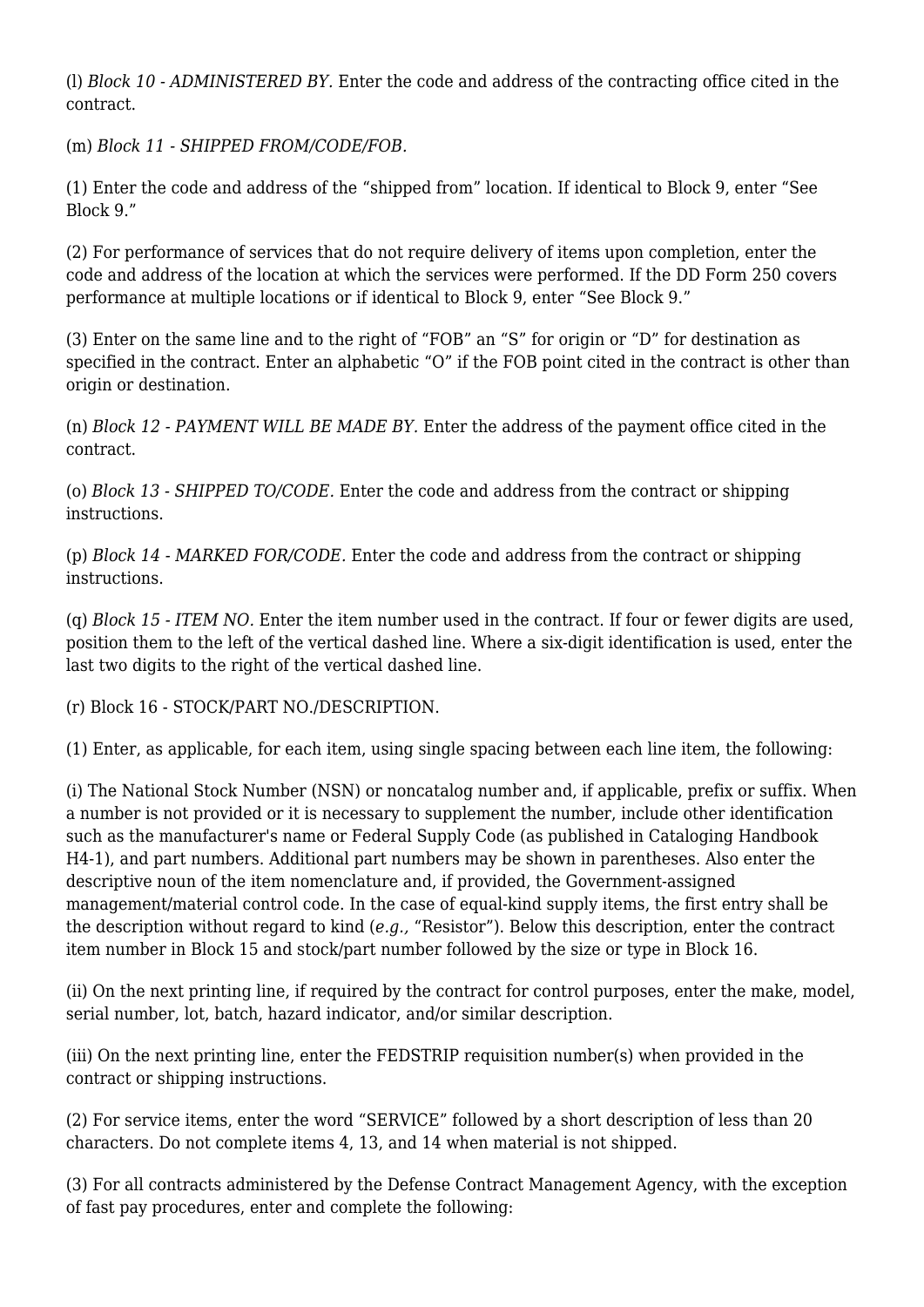Gross Shipping Wt.\_(State weight in pounds only).

(4) Enter on the next line the following as appropriate (entries may be extended through Block 20). When entries apply to more than one item in the MIRR, enter them only once after the last item and reference the applicable item numbers.

(i) Enter in capital letters any special handling instructions/limits for material environmental control (e.g., temperature, humidity, aging, freezing, and shock).

(ii) When an NSN is required by, but not cited in, a contract and has not been furnished by the Government, shipment may be made at the direction of the contracting officer. Enter the authority for the shipment.

(iii) When Government-furnished property (GFP) is included with or incorporated into the line item, enter "GFP".

(iv) When the shipment consists of replacements for supplies previously furnished, enter in capital letters "REPLACEMENT SHIPMENT" (see paragraph (s)(3) of this section for replacement indicators.)

(v) For items shipped with missing components, enter and complete the following: "Item(s) shipped short of the following component(s): FSN or comparable identification \_\_\_\_, Quantity \_\_\_, Estimated Value , Authority ."

(vi) When shipment is made of components that were short on a prior shipment, enter and complete the following: "These components were listed as shortages on Shipment Number , date shipped  $\cdot$   $\cdot$ 

(vii) When shipments involve drums, cylinders, reels, containers, skids, etc., designated as returnable under contract provisions, enter and complete the following: "Return to , Quantity \_\_\_\_, Item \_\_\_\_, Ownership (Government/contractor)."

(viii) Enter shipping container number(s), the type, and the total number of the shipping container(s) included in the shipment.

(ix) The MIRR shall be used to record and report the waivers and deviations from contract specifications, including the source and authority for the waiver or deviation (e.g., the contracting office authorizing the waiver or deviation and the identification of the authorizing document).

(x) For shipments involving discount terms, enter "DISCOUNT EXPEDITE" in at least one-inch outline-type letters.

(xi) When test/evaluation results are a condition of acceptance and are not available before shipment, the following note shall be entered if the shipment is approved by the contracting officer: "Note: Acceptance and payment are contingent upon receipt of approved test/evaluation results." The contracting officer will advise (A) the consignee of the results (approval/disapproval) and (B) the contractor to withhold invoicing pending attachment to its invoice of the approved test/evaluation

(xii) The copy of the DD Form 250 required to support payment for destination acceptance (top copy of the four with shipment) or Alternative Release Procedure (ARP) origin acceptance (additional copy furnished to the Quality Assurance Representative (QAR)) shall be identified by entering "PAYMENT COPY" in approximately one-half-inch outline-type letters with "FORWARD TO BLOCK 12 ADDRESS" in approximately one-quarter-inch letters immediately below. Do not obliterate any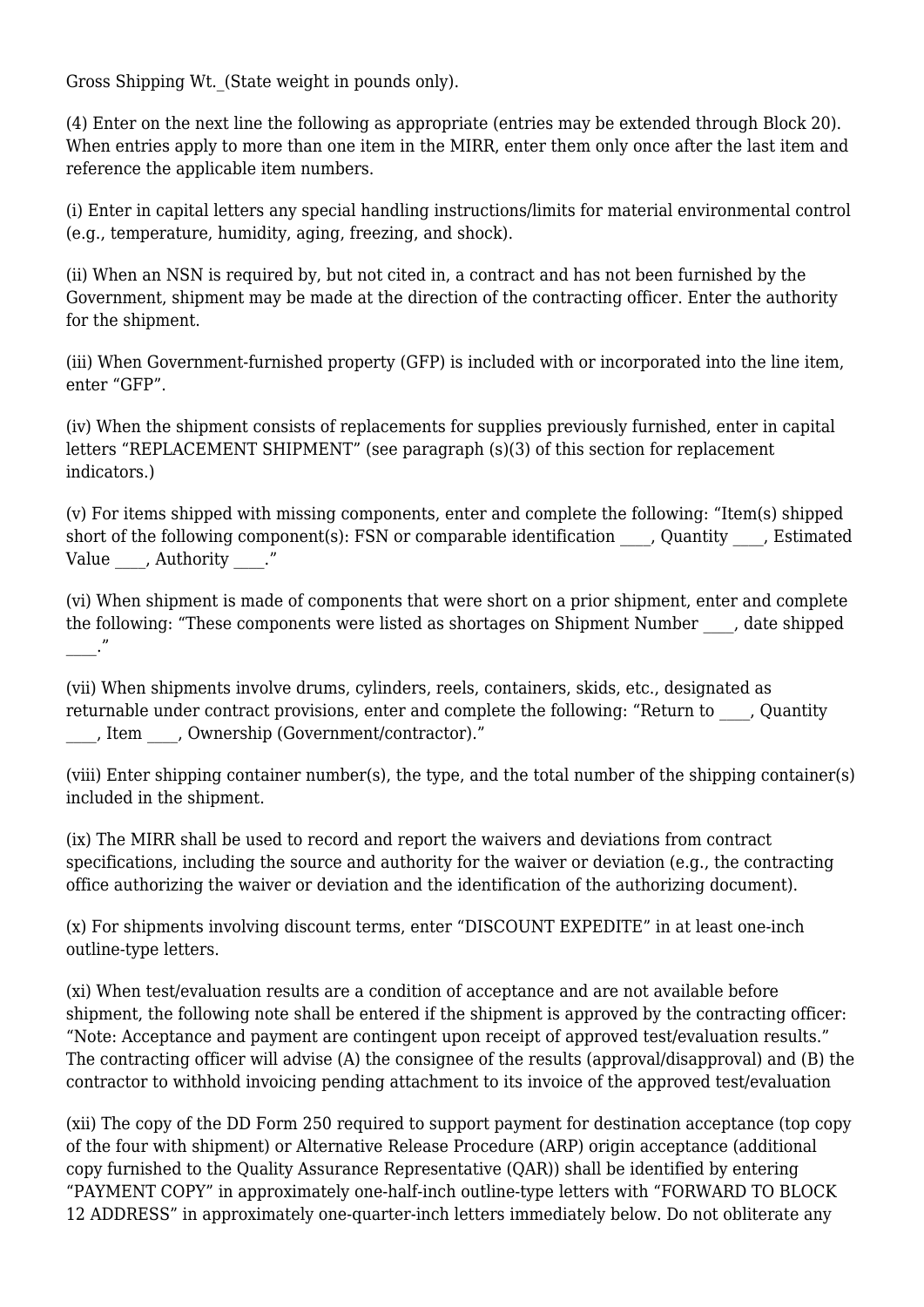other entries.

(xiii) A double line shall be drawn completely across the form following the last entry.

(s) *Block 17 - QUANTITY SHIP/REC'D.*

(1) Enter the quantity shipped, using the unit of measure indicated in the contract for payment. When a second unit of measure is used for purposes other than payment, enter the appropriate quantity directly below in parentheses.

(2) Enter a "Z" below the first digit of the quantity when the total quantity of the item is delivered, including variations within contract terms; and all shortages on items previously shipped short are delivered.

(3) If a replacement shipment is involved, enter below the first digit of the quantity the letter "A" top designate first replacement, "B" for second replacement, and so forth. The final shipment indicator "Z" shall not be used when a final line item shipment is replaced.

(t) *Block 18 UNIT.* Enter the abbreviation of the unit of measure indicated in the contract for payment. When a second unit of measure is indicated in the contract for purposes other than payment or is used for shipping purposes, enter the abbreviation of the second unit of measure directly below in parentheses. Authorized abbreviations are listed in MIL-STD-129, Marking for Shipping and Storage.

(u) *Block 19 - UNIT PRICE.* Enter the unit price on all NASA copies whenever the MIRR is used for voucher or receiving purposes.

(v) *Block 20 - AMOUNT.* Enter the extended amount when the unit price is entered in Block 19.

(w) *Block 21 - CONTRACT QUALITY ASSURANCE.* The words "conform to contract" contained in the printed statements in Blocks A and B relate to contract obligations pertaining to quality and to the quantity of the items on the report. The statements shall not be modified. Notes taking exception shall be entered in Block 16 or on attached supporting documents with block cross reference.

(1) *"A. ORIGIN."*

(i) The authorized Government representative shall -

(A) Place an "X" when applicable in the appropriate CQA and/or acceptance box(es) to evidence origin CQA and/or acceptance. When the contract requires CQA at destination in addition to origin CQA, an asterisk shall be entered at the end of the statement and an explanatory note in Block 16;

(B) Sign and date; and

(C) Enter the typed, stamped, or printed name of the signer and office code.

(2) *"B. DESTINATION."*

(i) When acceptance at origin is indicated in Block 21A, no entries shall be made in Block 21B.

(ii) When acceptance of CQA and acceptance are at destination, the authorized Government representative shall -

(A) Place an "X" in the appropriate box(es);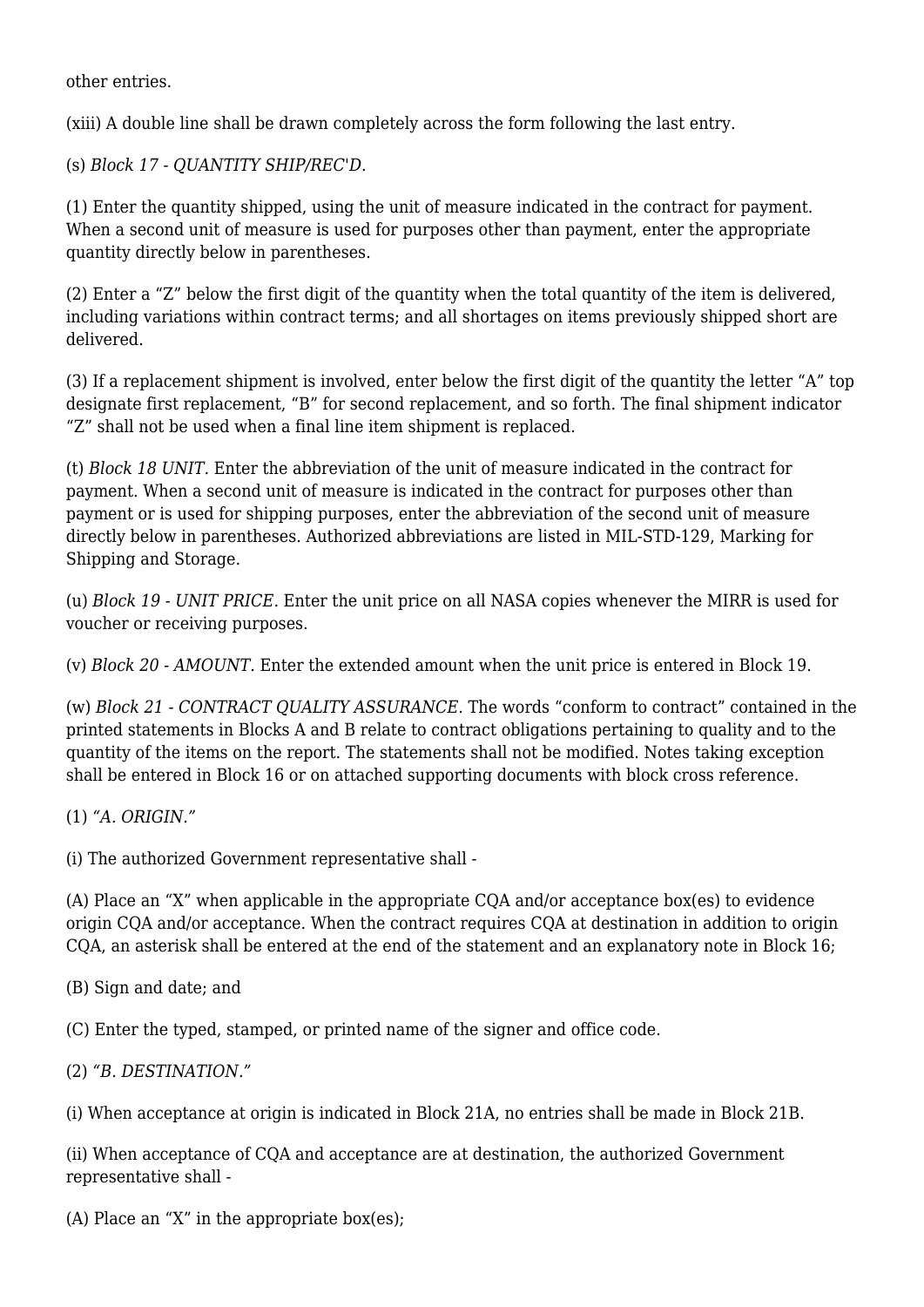(B) Sign and date; and

(C) Enter the typed, stamped, or printed name of the signer and office code.

(x) *Block 22 - RECEIVER'S USE.* This block shall be used by the receiving authority (Government or contractor) to denote receipt, quantity, and condition. The receiving activity shall enter in this block the date the supplies arrived. For example, when off-loading or in-checking occurs subsequent to the day of arrival of the carrier at the installation, the date of the carrier's arrival is the date received for purposes of this block.

(y) *Block 23 - CONTRACTOR USE ONLY.* This block is provided and reserved for contractor use.

### **1846.672-2 Consolidated shipments.**

When individual shipments are held at the contractor's plant for authorized transportation consolidation to a single destination on a single bill of lading, the applicable DD Forms 250 may be prepared at the time of CQA or acceptance prior to the time of actual shipment (see Block 3).

# **1846.672-3 Multiple consignee instructions.**

The contractor may prepare one MIRR when the identical item(s) of a contract is to be shipped to more than one consignee, with the same or varying quantities, and the shipment requires origin acceptance. Prepare the MIRR using the procedures in this subpart with the following changes:

(a) Blocks 2, 4, 13, and, if applicable, 14 - Enter "See Attached Distribution List."

(b) Block 15 - The contractor may group item numbers for identical stock/part number and description.

(c) Block 17 - Enter the "total" quantity shipped by item or, if applicable, grouped identical items.

- (d) Use the DD Form 250c to list each individual "Shipped To" and "Marked For" with -
- (1) Code(s) and complete shipping address and a sequential shipment number for each;
- (2) Item number(s);
- (3) Quantity;

(4) The FEDSTRIP requisition number and quantity for each when provided in the contract or shipping instructions; and

(5) If applicable, bill of lading number and mode of shipment code.

#### **1846.672-4 Correction instructions.**

When, because of errors of omissions, it is necessary to correct the MIRR after distribution, it shall be revised by correcting the original master and distributing the corrected form. The corrections shall be made as follows: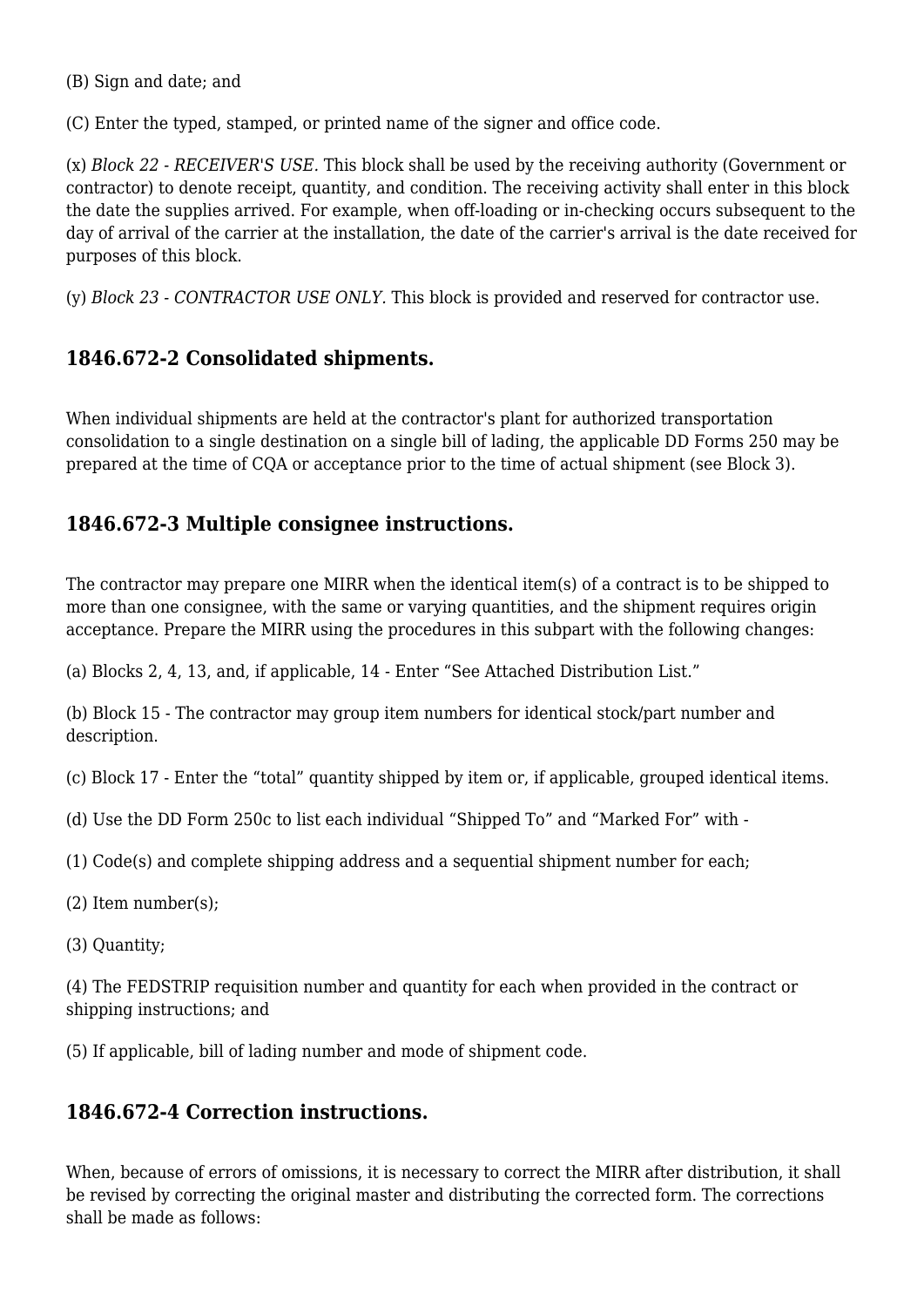(a) Circle the error and place the corrected information in the same block. If space is limited, enter the corrected information in Block 16, referencing the error page and block.

(b) When corrections are made to Blocks 15 and 17, enter the words *"CORRECTIONS HAVE BEEN VERIFIED"* on page 1. The authorized Government representative shall date and sign immediately below the statement. This verification statement and signature are not required for other corrections.

(c) MIRRs shall not be corrected for Block 19 and 20 entries.

(d) Clearly mark pages of the MIRR requiring correction with the words *"CORRECTED COPY",* avoiding obliteration of any other entries. Even though corrections are made on continuation sheets only, also mark page 1 *"CORRECTED COPY".*

(e) Page 1 and only those continuation pages marked *"CORRECTED COPY"* shall be distributed to the initial distribution. A complete MIRR with corrections shall be distributed to new addressee(s) created by error corrections.

### **1846.672-5 Packing list instructions.**

Copies of the MIRR may be used as a packing list. The packing list copies shall be in addition to the copies of the MIRR required for distribution (see [1846.673\)](https://login.acquisition.gov/%5Brp:link:nfs-part-1846%5D#Section_1846_673_T48_60422394115) and shall be marked "PACKING LIST".

#### **1846.672-6 Receiving instructions.**

When the MIRR is used for receiving purposes, procedures shall be as prescribed by local directives. If acceptance or CQA and acceptance of supplies are required upon arrival at destination, see Block 21B for instructions.

# **1846.673 Distribution of DD Forms 250 and 250c.**

(a) DD Forms 250 and 250c shall be distributed in accordance with installation procedures.

(b) The contractor is responsible for distributing DD Forms 250 and 250c in accordance with the provisions of the contract or instructions of the contracting officer.

# **1846.674 Contract clause.**

The contracting officer shall insert the clause at [1852.246-72,](https://login.acquisition.gov/%5Brp:link:nfs-part-1852%5D#Section_1852_246_72_T48_604234411134) Material Inspection and Receiving Report, in solicitations and contracts when there will be separate and distinct deliverables, even if the deliverables are not separately priced. The clause is not required for -

- (1) Contracts awarded using simplified acquisition procedures;
- (2) Negotiated subsistence contracts; or
- (3) Contracts for which the deliverable is a scientific or technical report. Insert number of copies and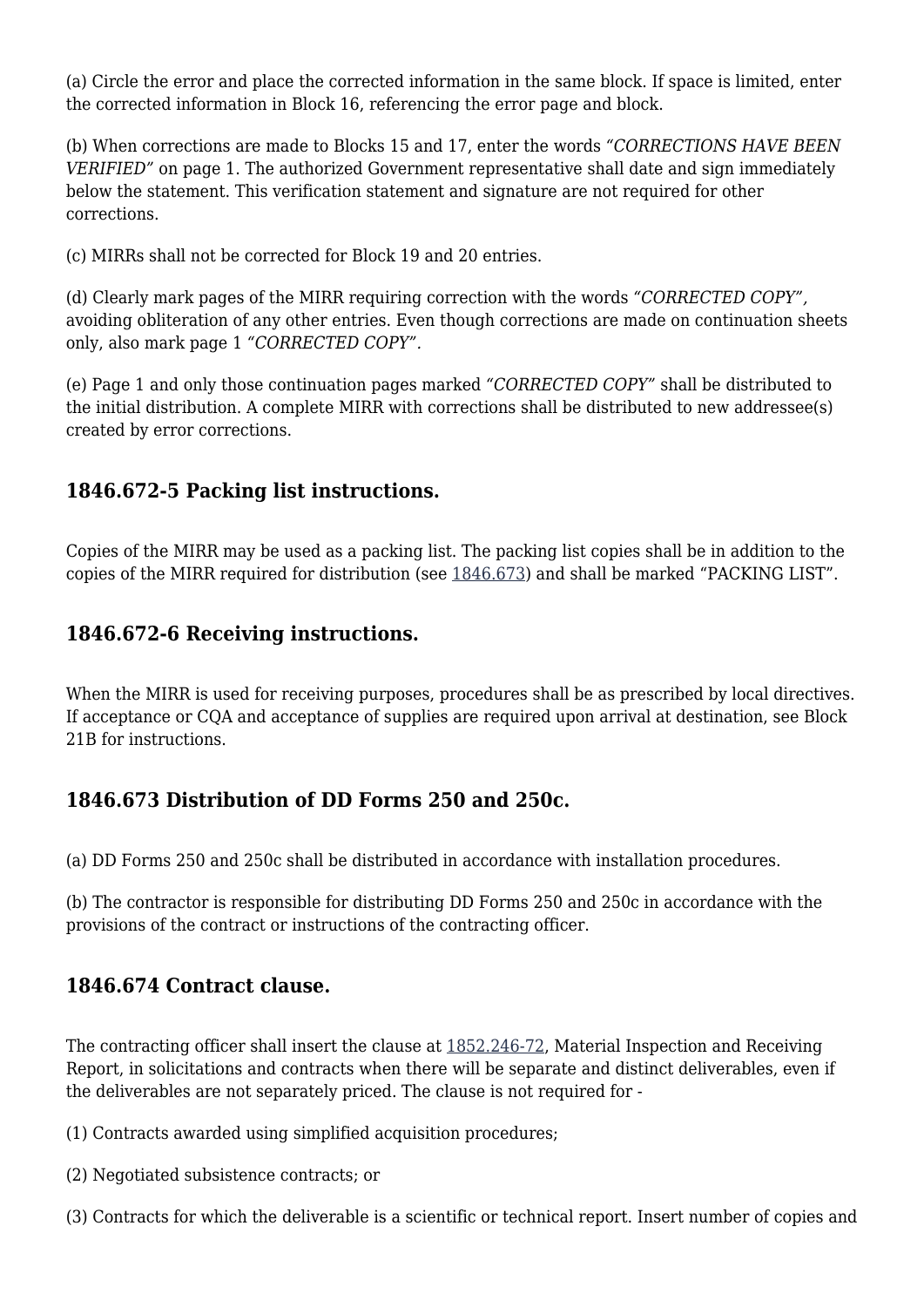# **Subpart 1846.70 - Counterfeit Electronic Part Detection and Avoidance.**

Source: 85 FR 52927, Aug. 28, 2020, unless otherwise noted.

# **1846.7000 Scope of subpart.**

This subpart implements section 823(c), the NASA Transition Authorization Act of 2017 (Pub. L. 115-10).

(a) Prescribes policy and procedures for preventing counterfeit electronic parts and suspect counterfeit electronic parts from entering the supply chain when procuring electronic parts or end items, components, parts, or assemblies that contain electronic parts; and

(b) Applies to electronic parts when their presence in the NASA supply chain poses a danger to United States government astronauts, crew, and other personnel and a risk to the agency overall.

(c) Contracting officers, in consultation with the requiring activity, are responsible for making a determination concerning the applicability of this section and the appropriate use of the prescribed contract clauses.

# **1846.7001 Definitions.**

"Authentic part" means a new and unmodified part produced by the original component manufacturer, or a source with the express written authority of the original manufacturer or current design activity, including an authorized aftermarket manufacturer.

"Authentication" means a process to verify that a part is not counterfeit or suspect counterfeit.

"Authorized aftermarket manufacturer" means an organization that fabricates an electronic part under a contract with, or with the express written authority of, the original component manufacturer based on the original component manufacturer's designs, formulas, and/or specifications.

"Authorized supplier" means a supplier, distributor, or an aftermarket manufacturer with a contractual arrangement with, or the express written authority of, the original manufacturer or current design activity to buy, stock, repackage, sell, or distribute the part.

"Contract manufacturer" means a company that produces goods under contract for another company under the label or brand name of that company.

"Contractor-approved supplier" means a supplier that does not have a contractual agreement with the original component manufacturer, but has been qualified as trustworthy by a contractor or subcontractor as having met prescribed counterfeit electronic part detection and avoidance system criteria using established counterfeit prevention industry standards and processes.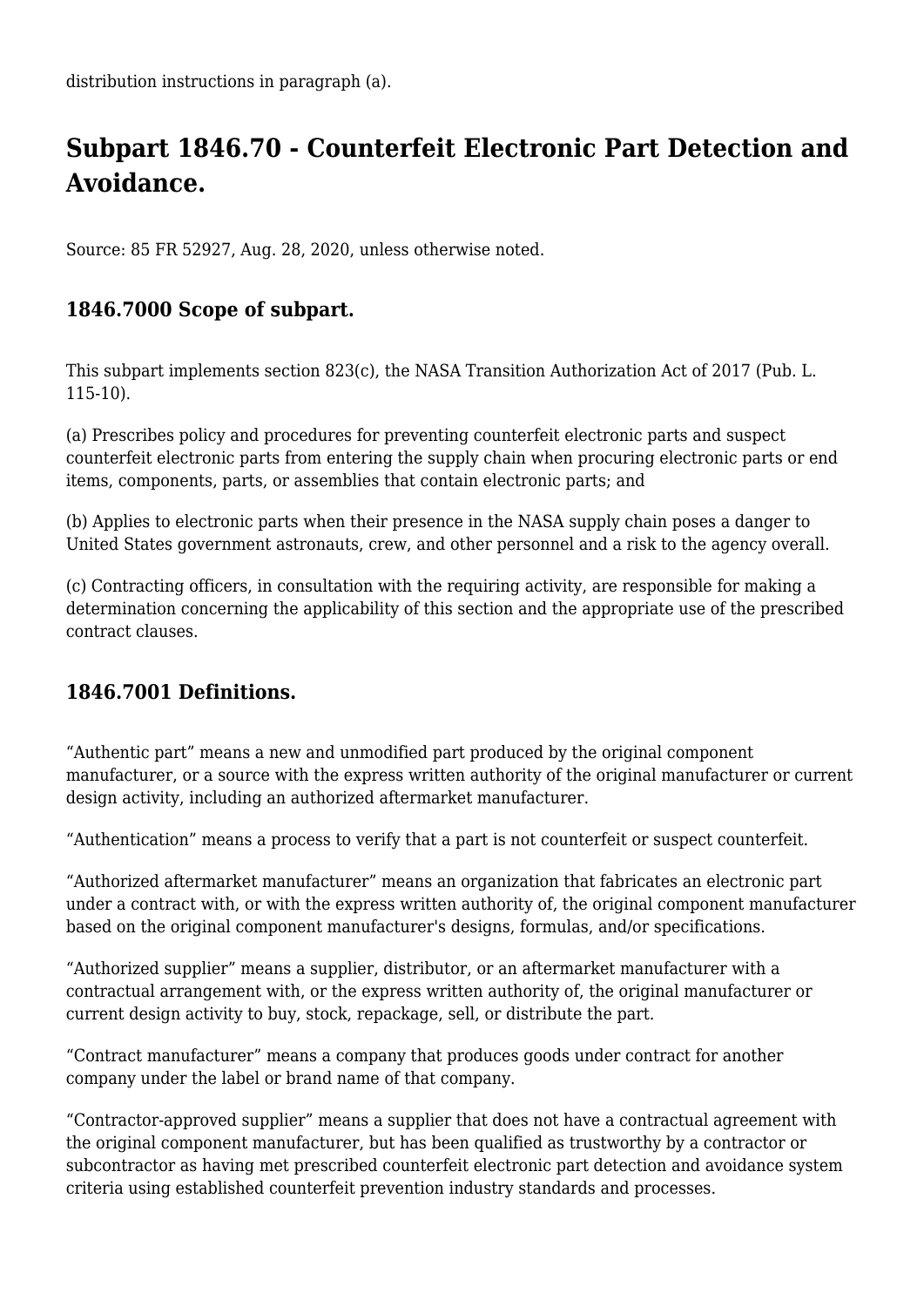"Covered contractor" means a contractor that supplies an electronic part, or a product that contains an electronic part, to NASA.

"Counterfeit electronic part" means an unlawful or unauthorized reproduction, substitution, or alteration that has been knowingly mismarked, misidentified, or otherwise misrepresented to be an authentic, unmodified electronic part from the original manufacturer, or a source with the express written authority of the original manufacturer or current design activity, including an authorized aftermarket manufacturer. Unlawful or unauthorized substitution includes used electronic parts represented as new, or the false identification of grade, serial number, lot number, date code, or performance characteristics.

"Electronic part" means a discrete electronic component, including a microcircuit, transistor, capacitor, resistor, or diode, that is intended for use in a safety or mission critical application.

"Original component manufacturer" means an organization that designs and/or engineers a part and is entitled to any intellectual property rights to that part.

"Original equipment manufacturer" means a company that manufactures products that it has designed from purchased components and sells those products under the company's brand name.

"Original manufacturer" means the original component manufacturer, the original equipment manufacturer, or the contract manufacturer.

"Suspect counterfeit electronic part" means an electronic part for which credible evidence (including, but not limited to, visual inspection or testing) provides reasonable doubt that the electronic part is authentic.

#### **1846.7002 Policy.**

The government and its contractors and subcontractors at all tiers are required to obtain electronic parts as prescribed in this section, whether the electronic parts are procured as discrete items or contained in an assembly.

(a) The covered contractor and subcontractors at all tiers shall obtain electronic parts that are in production or currently available in stock from -

(1) The original manufacturers of the parts;

(2) Their authorized dealers; or

(3) Suppliers who obtain such parts exclusively from the original manufacturers of the parts or their authorized dealers.

(b) If electronic parts are not in production or currently available in stock from suppliers as stated in paragraph (a) of this section, the covered contractor shall obtain electronic parts from NASA identified suppliers or contractor-approved suppliers for which -

(1) The covered contractor assumes responsibility for the authenticity of parts; and

(2) The covered contractor performs inspection, testing and authentication of parts; and

(3) The covered contractor obtains traceability information for the electronic parts (*e.g.,* data code,